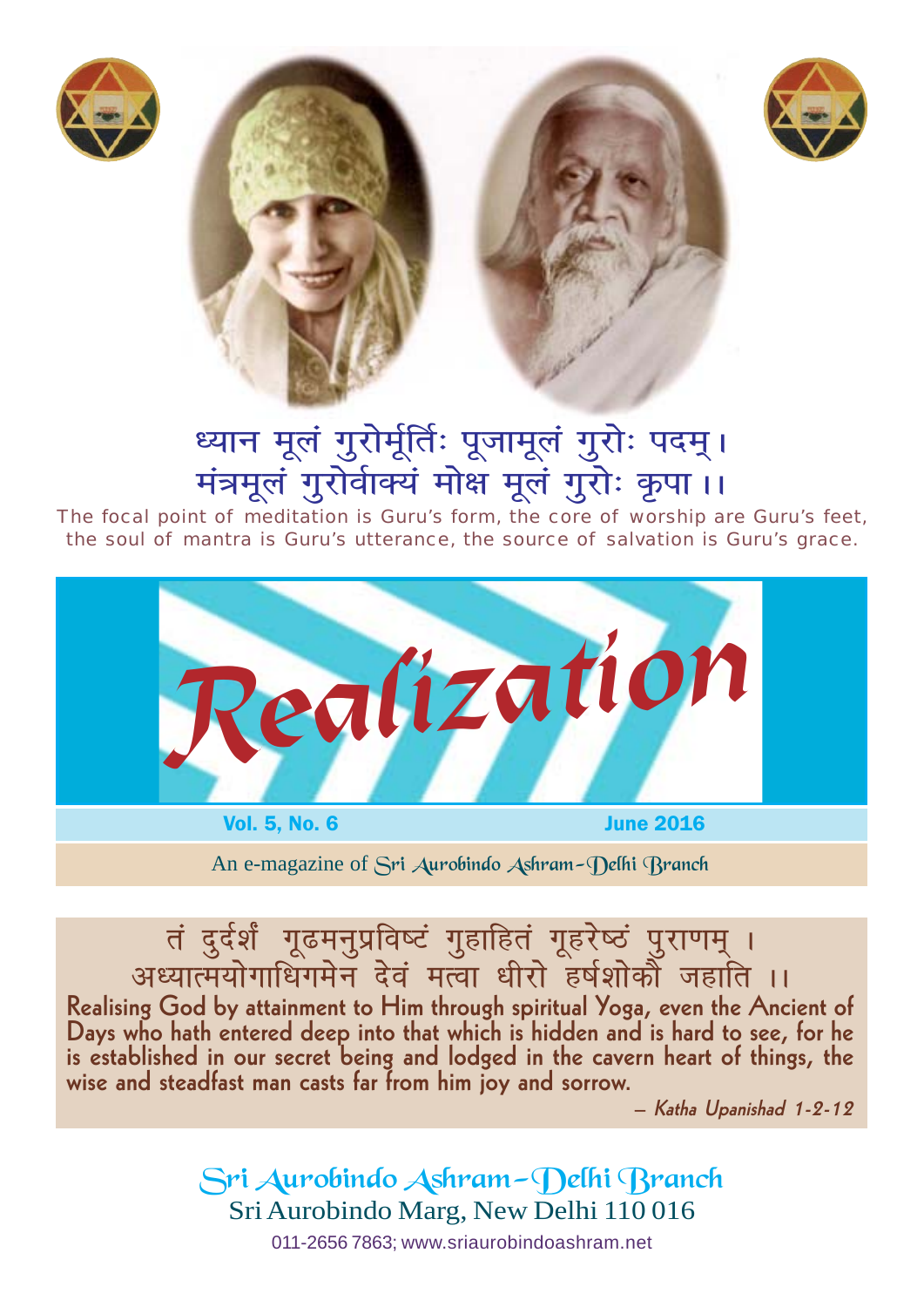# Ongoing & Forthcoming Events June 2016

Meditation & *Satsang* venue: Meditation Hall

Monday – Saturday **7 – 7:30 pm** Collective Meditation Sunday Meditation & Discourses 10:00 – 11:30 am June 05 Never Get Discouraged (Based on The Great Adventure, p 124) Dr. Ramesh Bijlani

**June 12** Satya and Ahimsa Acharya Navneet Acharya Navneet Acharya Navneet Acharya Navneet Acharya Navneet Acharya Navneet Acharya Navneet Acharya Navneet Acharya Navneet Acharya Navneet Acharya Navneet Acharya Navneet Ach June 19 "*Nirvana"*, A Sonnet by Sri Aurobindo Shri Prashant Khanna June 26 Letting Go of Adult Children Suman Maheshwari Suman Maheshwari

#### Ongoing Classes venue: Meditation Hall

| <b>Wednesday</b>                      |  | 11:30 am-12:30 pm   |  | <b>Bhagvad Gita</b>                                |  | <b>Shri Prashant Khanna</b> |  |
|---------------------------------------|--|---------------------|--|----------------------------------------------------|--|-----------------------------|--|
| <b>Sunday (Except 19th)</b>           |  | 11:30 $am-12:30$ pm |  | <b>Savitri</b>                                     |  | <b>Shri Prashant Khanna</b> |  |
| Contact: 011-2656 7863; 2651 7426     |  |                     |  |                                                    |  |                             |  |
| Other Programs venue: Meditation Hall |  |                     |  |                                                    |  |                             |  |
| June 04                               |  | $6:30 - 7:30$ pm    |  | <b>Bhajan Sandhya</b>                              |  | <b>Dr. Maitreyee Karak</b>  |  |
|                                       |  |                     |  | Contact: 011-2656 7863; contact@aurobindoonline.in |  |                             |  |

## The Mother's Integral Health Centre Activities

(Phone 011-2685 8563 ; <tmihc2000@yahoo.co.in>; Mrs. Bhatia (93122 65447)

| <b>General O.P.D.</b> | <b>Daily</b>       | $8:30 - 9:30$ am           | $2:30-3:30$ pm                                  |                      |
|-----------------------|--------------------|----------------------------|-------------------------------------------------|----------------------|
|                       |                    |                            | <b>Speciality Clinics - By Appointment Only</b> |                      |
| Tue/Thu/Sat           | <b>Ayurveda</b>    |                            |                                                 |                      |
| Mon/Tue/Wed/Fri       |                    | <b>Clinical Psychology</b> | Mon-Sat (11am-1pm)                              | <b>Physiotherapy</b> |
| Tue/Thu               | <b>Gynaecology</b> |                            | Mon/Fri                                         | <b>Homeopathy</b>    |
| <b>Daily</b>          |                    | <b>Mind Body Medicine</b>  | <b>Tue</b>                                      | <b>Orthopaedics</b>  |
| <b>Thursday</b>       |                    | <b>Ophthalmology (Eye)</b> | Tue/Thu/Sat                                     | <b>Naturopathy</b>   |

Tue/Thu Dental

| Integrated Health Services: Tailor-made packages of 4 hrs./day (Tu/Th/Sa)<br>Includes: Ayurveda, Naturopathy, <i>Yogasana, Pranayama</i> , Accupressure, Eye Exercise, Integral Health Consultation |            |                                                         |                         |  |
|-----------------------------------------------------------------------------------------------------------------------------------------------------------------------------------------------------|------------|---------------------------------------------------------|-------------------------|--|
| <b>June 05 &amp; 19</b>                                                                                                                                                                             | $6 - 7$ am | Mahamrityunjaya Havan & Gita Paath                      |                         |  |
| Tue/Fri                                                                                                                                                                                             |            | <b>Contentment Building Month for Individual/Family</b> | <b>Ms. Neha Bhimwal</b> |  |
| <b>June 11-16</b>                                                                                                                                                                                   | 8:30 am    | Integral Eye Exercise Camp                              |                         |  |
| <b>June 18-23</b>                                                                                                                                                                                   | 8:30 am    | Integral Eye Exercise Camp                              |                         |  |
|                                                                                                                                                                                                     |            |                                                         |                         |  |

Contact: 011-2685 8563; Madhu 92683 84794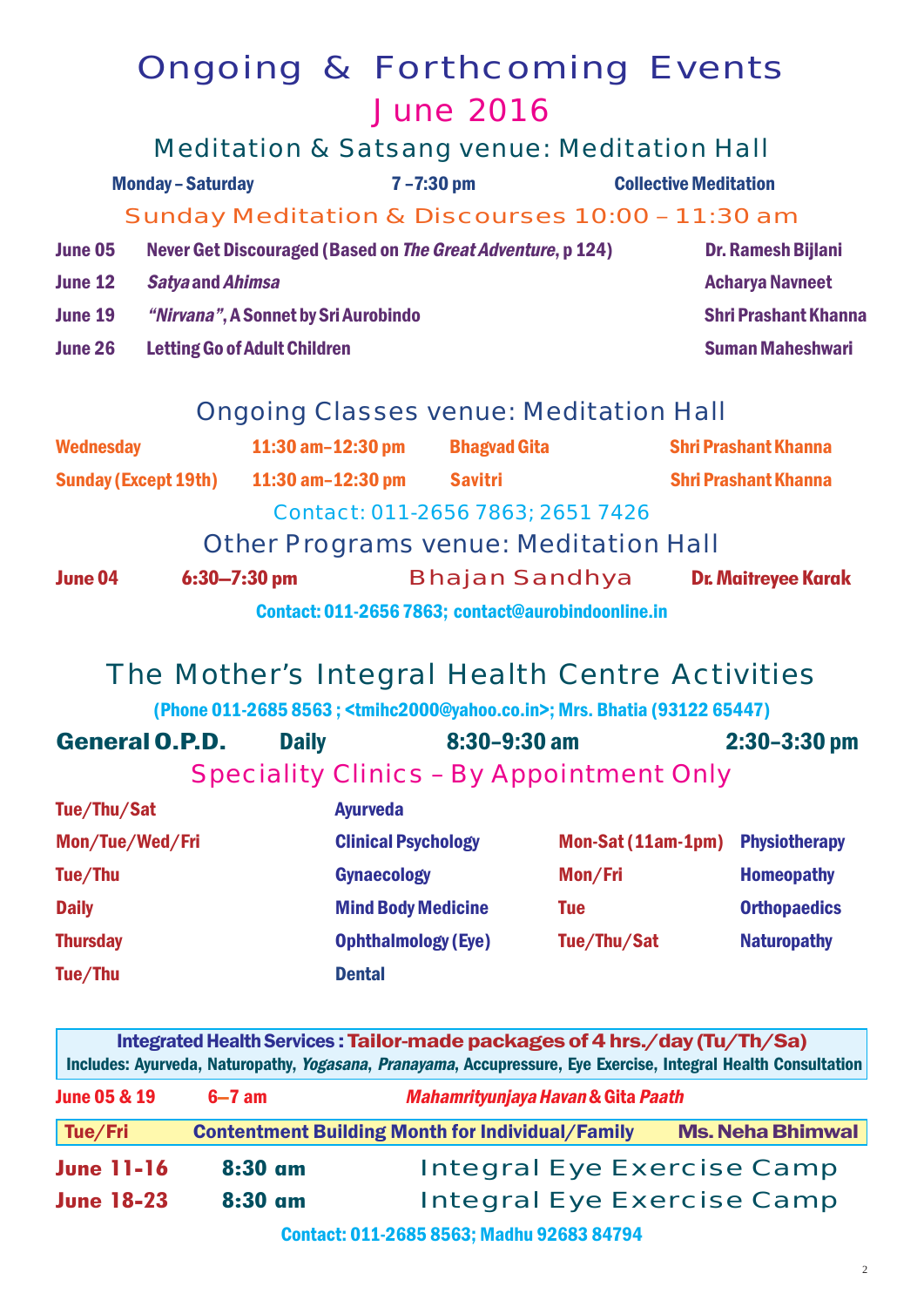Ongoing Classes venue: The Mother's Integral Health Centre Rm 15J

Monday 3:30–4:30 pm Vivekachoodamani Dr. Tarun Baveja

Wed/Fri 3:30-4:30 pm Chhandogya Upanishad Dr. Tarun Baveja

Contact: 011-2656 8563; Aradhana <aradhana.archer@gmail.com>

# Matri Kala Mandir NOTE : NO CLASSES IN JUNE

## 2016 Camps in the Kumaon Himalayas

#### Venue: Madhuban, Ramgarh

| <b>June 01-05</b>          | <b>Spiritual Retreat</b>                 |               |                                 | <b>Art of Living, Haldwani</b>        |  |  |
|----------------------------|------------------------------------------|---------------|---------------------------------|---------------------------------------|--|--|
| <b>June 01-07</b>          | <b>Indian Classical Music Retreat</b>    |               |                                 | Pt. Shantanu Bhattacharya             |  |  |
| <b>June 07-13</b>          | <b>Upanishad &amp; Ayurveda Camp</b>     | English/HIndi |                                 | Dr. Tarun Baveja, Dr. Surinder Katoch |  |  |
| <b>June 13-17</b>          | Spiritual Retreat, Bhartiya Vidya Bhawan |               | <b>English</b>                  | <b>Dr. Ramesh Bijlani</b>             |  |  |
| <b>June 18-24</b>          | <b>Kriya Yoga Retreat</b>                |               | <b>English</b>                  | <b>Per H. Wibe</b>                    |  |  |
| <b>June 24-30</b>          | <b>Kriya Yoga Retreat</b>                |               | <b>English</b>                  | <b>Per H. Wibe</b>                    |  |  |
| Venue: Van Niwas, Nainital |                                          |               |                                 |                                       |  |  |
| <b>June 01-07</b>          | <b>Ayurveda Retreat</b>                  |               | <b>Hindi</b>                    | <b>Dr. Surinder Katoch</b>            |  |  |
| <b>June 08-14</b>          | <b>Anger &amp; Stress Management</b>     |               | <b>Bengali</b>                  | <b>Anurag Banerjee</b>                |  |  |
| <b>June 15-21</b>          | <b>Sri Arvind aur Bhagvad Gita</b>       |               | <b>Hindi</b>                    | Dr. J.P. Singh                        |  |  |
| <b>June 22-28</b>          | <b>Sri Aurobindo's Yog and method</b>    |               | <b>Marathi</b>                  | <b>Dr. Vanashri Waghmare</b>          |  |  |
| <b>June 28-July 04</b>     | <b>Study Camp</b>                        |               | <b>English</b>                  | <b>Kaivalya Smart</b>                 |  |  |
|                            |                                          |               |                                 |                                       |  |  |
| <b>June 13-21</b>          | <b>Adventure Youth Camp</b>              |               | Sri Aurobindo College, Ludhiana |                                       |  |  |
| <b>June 23-29</b>          | <b>Adventure Youth Camp</b>              |               | <b>Arya Vidya Mandir</b>        |                                       |  |  |

*Contact: 011-2656 7863; 2652 4810;* **<***aurocamps@aurobindoonline.in***>**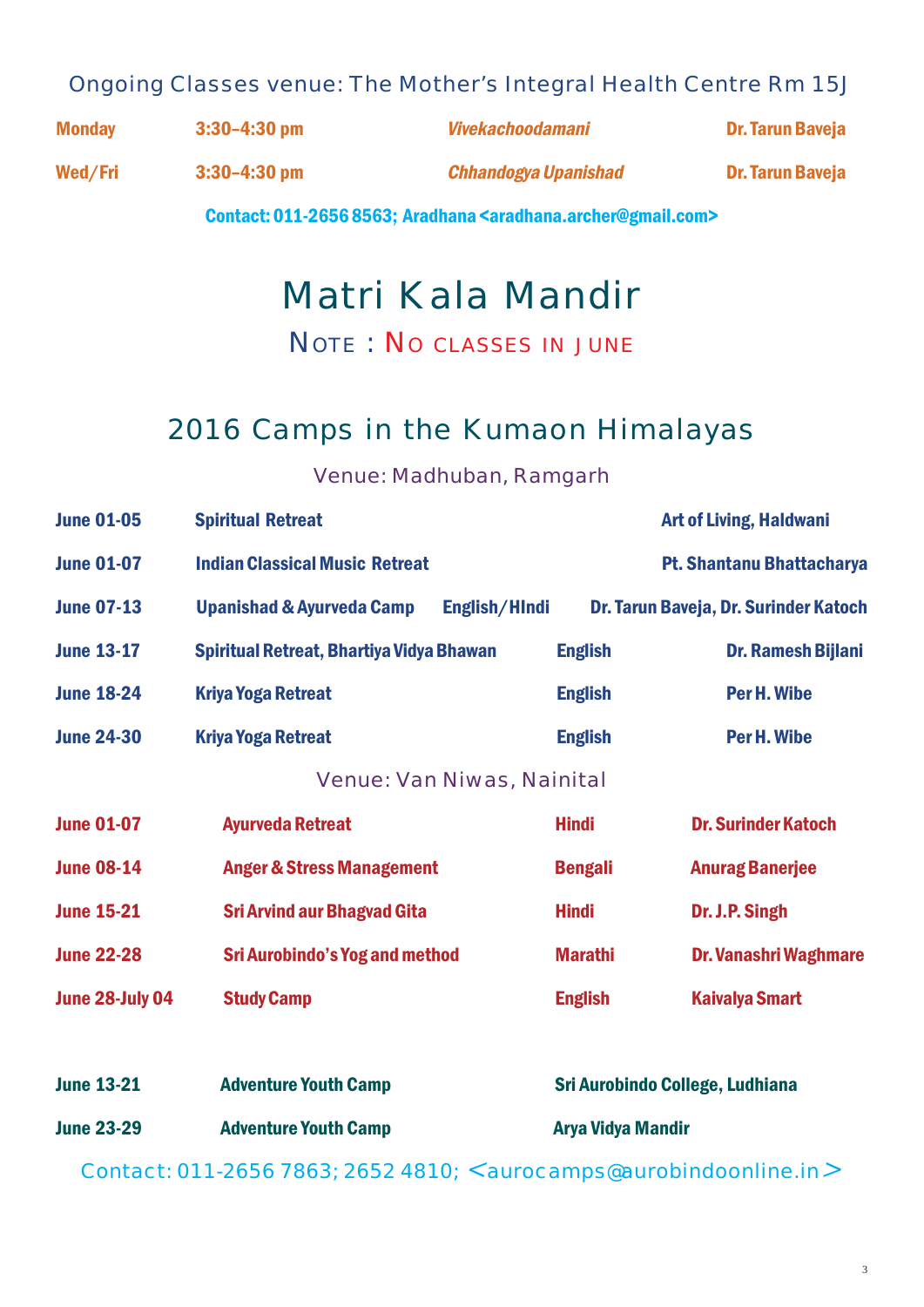# Yoga<sub>(2)</sub>

The assertion of a higher than the mental life is the whole foundation of Indian philosophy and its acquisition and organisation is the veritable object served by the methods of Yoga. Mind is not the last term of evolution, not an ultimate aim, but, like body, an instrument. It is even so termed in the language of Yoga, the inner instrument (*antahkarana).*

We perceive.. three steps in Nature, a bodily life which is the basis of our existence here in the material world, a mental life into which we emerge and by which we raise the bodily to higher uses and enlarge it into a greater completeness, and a divine existence which is at once the goal of the other two and returns upon them to liberate them into their highest possibilities. Regarding none of them as either beyond our reach or below our nature and the destruction of none of them as essential to the ultimate attainment, we accept this liberation and fulfilment as part at least and a large and important part of the aim of Yoga

Spirit is the crown of universal existence; Matter is its basis; Mind is the link between the two. Spirit is that which is eternal; Mind and Matter are its workings. Spirit is that which is concealed and has to be revealed; mind and body are the means by which it seeks to reveal itself. Spirit is the image of the Lord of the Yoga; mind and body are the means He has provided for reproducing that image in phenomenal existence. All Nature is an attempt at a progressive revelation of the concealed Truth, a more and more successful reproduction of the divine image.

But what Nature aims at for the mass in a slow evolution, Yoga effects for the individual by a rapid revolution. It works by a quickening of all her energies, a sublimation of all her faculties. While she develops the spiritual life with difficulty and has constantly to fall back from it for the sake of her lower realisations, the sublimated force, the concentrated method of Yoga can attain directly and carry with it the perfection of the mind and even, if she will, the perfection of the body. Nature seeks the Divine in her own symbols: Yoga goes beyond Nature to the Lord of Nature, beyond universe to the Transcendent and can return with the transcendent light and power, with the fiat of the Omnipotent.

But their aim is one in the end. The generalisation of Yoga in humanity must be the last victory of Nature over her own delays and concealments. Even as now by the progressive mind in Science she seeks to make all mankind fit for the full development of the mental life, so by Yoga must she inevitably seek to make all mankind fit for the higher evolution, the second birth, the spiritual existence. And as the mental life uses and perfects the material, so will the spiritual use and perfect the material and the mental existence as the instruments of a divine selfexpression. The ages when that is accomplished, are the legendary *Satya* (Truth) or *Krita* (effected or completed) Yugas, the ages of the Truth manifested in the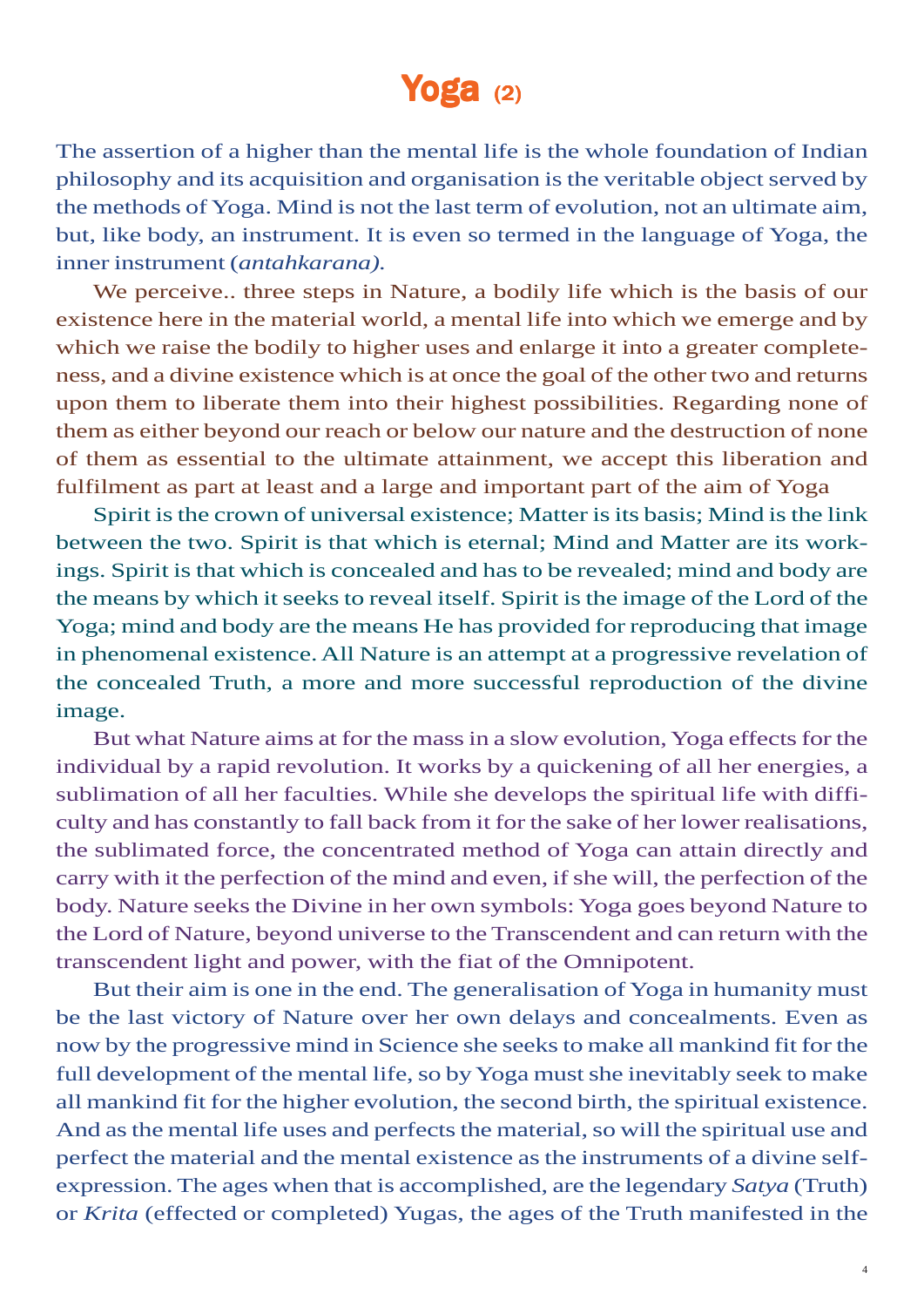symbol, of the great work done when Nature in mankind, illumined, satisfied and blissful, rests in the culmination of her endeavour.

It is for man to know her meaning, no longer misunderstanding, vilifying or misusing the universal Mother, and to aspire always by her mightiest means to her highest ideal.

Yoga is not a modern invention of the human mind, but our ancient and prehistoric possession. The Veda is our oldest extant human document and the Veda, from one point of view, is a great compilation of practical hints about Yoga. All religion is a flower of which Yoga is the root; all philosophy, poetry & the works of genius use it, consciously or unconsciously, as an instrument. We believe that God created the world by Yoga and by Yoga He will draw it into Himself again. *Yogah prabhavapyayau*, Yoga is the birth and passing away of things. When Sri krishna reveals to Arjuna the greatness of His creation and the manner in which He has built it out of His being by a reconciliation of logical opposites, he says "*Pasya me yogam aishwaram*", Behold my divine Yoga. We usually attach a more limited sense to the word; when we use or hear it, we think of the details of Patanjali's system, of rhythmic breathing, of peculiar ways of sitting, of concentration of mind, of the trance of the adept. But these are merely details of particular systems. The systems are not the thing itself, any more than the water of an irrigation canal is the river Ganges. Yoga may be done without the least thought for the breathing, in any posture or no posture, without any insistence on concentration, in the full waking condition, while walking, working, eating, drinking, talking with others, in any occupation, in sleep, in dream, in states of unconsciousness, semiconsciousness, double-consciousness. It is no nostrum or system or fixed practice, but an eternal fact of process based on the very nature of the Universe.

Yoga is that which embraces rather than selects.

Nevertheless in practice the name may be limited to certain applications of this general process for specific and definite ends. Yoga stands essentially on the fact that in this world we are everywhere one, yet divided; one yet divided in our being, one with yet divided from our fellow creatures of all kinds, one with yet divided from the infinite existence which we call God, Nature or Brahman. Yoga, generally, is the power which the soul in one body has of entering into effective relation with other souls, with parts of itself which are behind the waking consciousness, with forces of Nature and objects in Nature, with the Supreme Intelligence, Power & Bliss which governs the world either for the sake of that union in itself or for the purpose of increasing or modifying our manifest being, knowledge, faculty, force or delight. Any system which organises our inner being & our outer frame for these ends may be called a system of Yoga. – *Sri Aurobindo*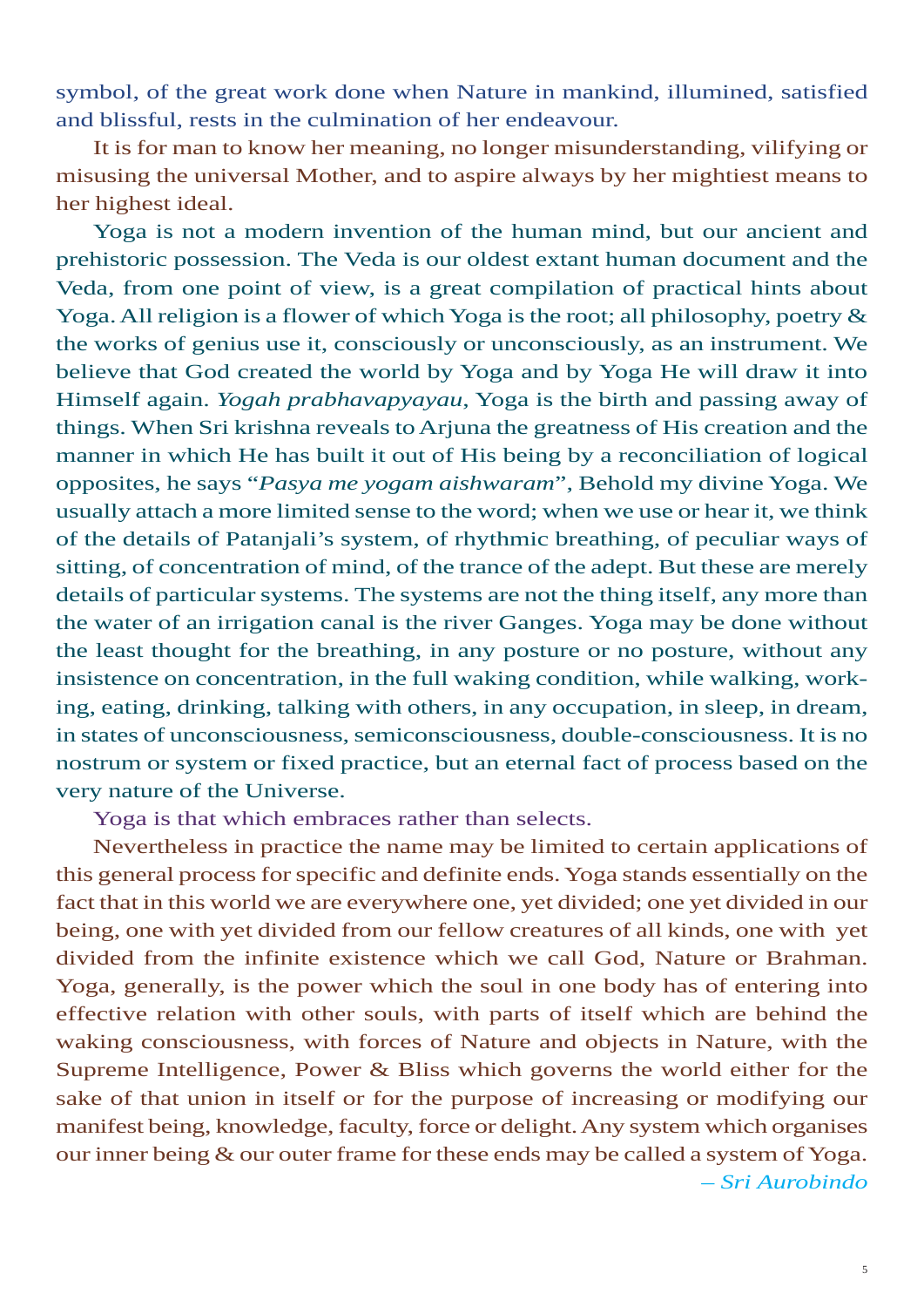## Activities during April 16, 2016 – May 15, 2016

MATRI KALA MANDIR FUNCTION : Forty-ninth anniversary of Matri Kala Mandir



was celebrated on April 15, 16, and 17, 2016. An exhibition of paintings by the students was inaugurated by Dr. Ramesh

Bijlani in the afternoon. At 5 pm the cultural program started with invocation  $-$  O *Jagjanani* O *Kalyani* – for the Mother's Presence by Smt. Premsheela, followed



by Odissi dance '*Matri Vandana*', *Raagini Bhimpalasi* on violin, *jhap taa*l on *Tabla*, *Raag* Durga by vocal students. The concluding item was

a Kathak dance performed by 5-16 year olds with much enthusiasm. Noted critic Smt. Manjari Sinha, the chief guest, was highly appreciative of the high quality performance of all items and commented favorably on the day's events.

The program of 16th April began with invocation by Km. Linthoy singing in her melodious voice, '*De ma nij charanon ka pyar*'. This day's items ranged





from vocal singing of *Raag Khamaaj* in *Teen-taal* by 6-9 year olds, ragas on Hawaiian Guitar & Sitar; and singing of Carnatic devotional songs.

Seventeenth April's *bhajan* of invocation was '*Jai Sri Aravindah Jyoti*



*Kalevara*', vocalized by Srila Basu and Minauti Pradhan. Cultural program started with *kheyal* in *madhya* & *tarana* in *Raag Bihag* by senior MKM students, followed by flute recital in *Raag*

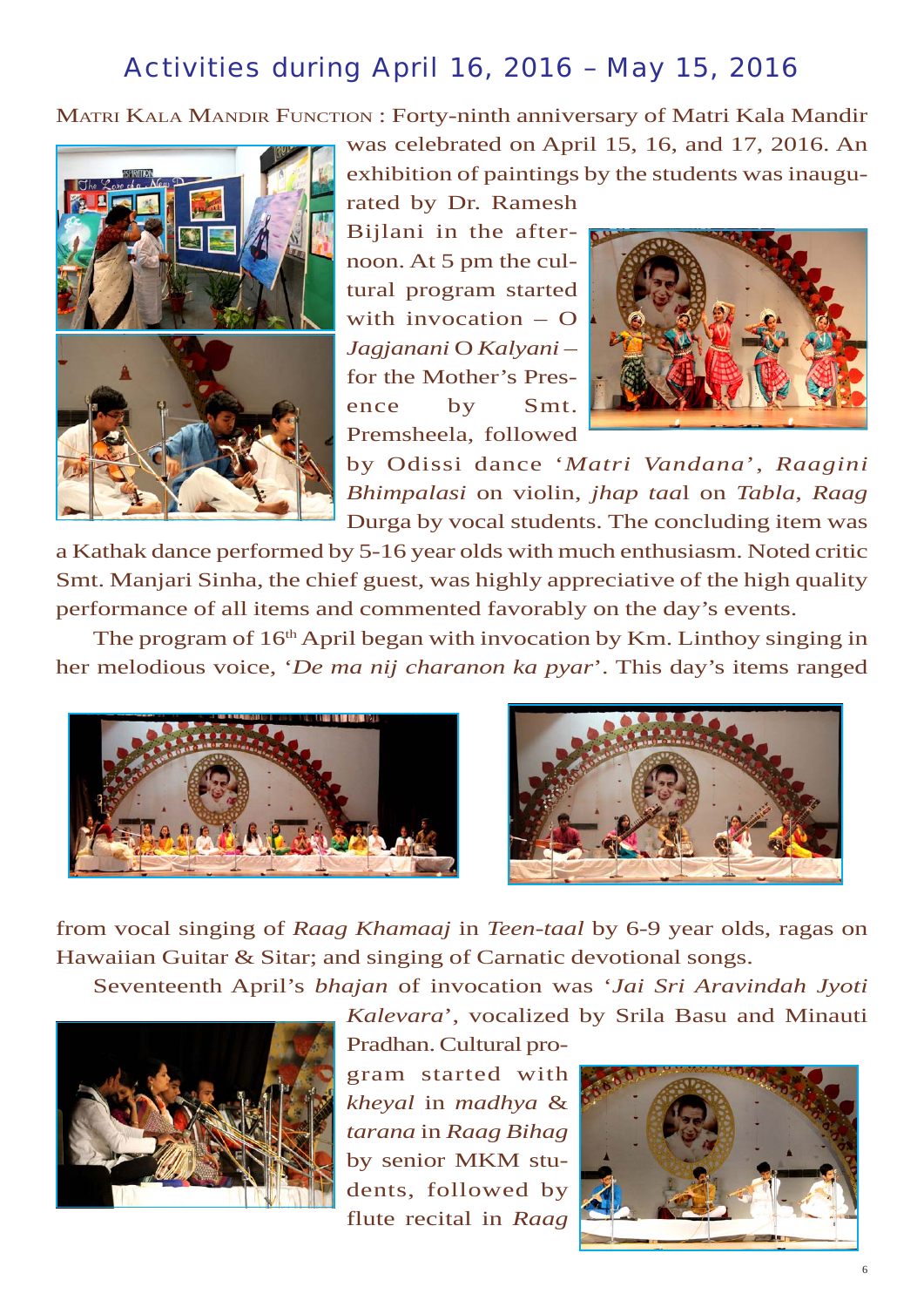

*Des* and a Kathak dance item, and ended with a song '*jeevan hai paya jis liye hum karke woh dikhalayenge*' vowing to follow the guidance of the Guru. Ms. Manjusri Chatterjee, famous exponent and guru of Kathak dance, was the chief guest for the occasion. She felicitated the teachers on the notable perfor-

mance of their students and spoke to the audience about Indian culture especially in context of music and dance. At the end, Km. Karunamayee, director MKM, briefly spoke about the Ashram and thanked the audience for their presence and support.

INTEGRAL YOGA ORIENTATION : Forty one individuals took part in the popular *Orientation to Integral Yoga* course held on April 16-17, 2016. The program consisted of 3 practical sessions of yogasanas and pranayamas conducted by Shri Debi Prasad; talks on yoga, the spiritual worldview, the purpose of life, and stress management by Dr. Ramesh Bijlani; and a musical session by Ms. Premsheela. A few representative comments from the participants illustrate the nature of true utility of the program: "felt joy beyond words", "an amazing experience", "cleared so many doubts", "an insightful orientation", "a very calm and balanced approach", "just what I was looking for", and "so much to learn, reflect on, and take home".

SIXTIETH ANNIVERSARY OF M.I.S. : To commemorate the  $60<sup>th</sup>$  anniversary of The Mother's International School (MIS) on 23rd

April, 2016, a cultural program was organized by 'Mother's Blossoms', its alumni association. The program started by Tara didi releasing the muchawaited book on the memorable journey of MIS through the past 60 years entitled, *The Mothers International School, a Pictorial History*. It was compiled by Ms. Neena Sethi, an alumna and former



teacher of MIS. The book release was followed by recitations, dances and musical performances by the alumni members. At the end, the Principal, Smt. Sanghamitra Ghosh gave the vote of thanks to 'Mother's Blossoms' in presence of Smt. Indu Bala Pillai, honorary Director of the School, and a large audience comprising of teachers, students, alumni members, guests, and Ashram residents.

EYE CAMP BENEFITS GIRL AFFLICTED BY RETINITIS PIGMENTOSA : Besides the usual positive feedback from participants such as "I enjoyed the camp very much and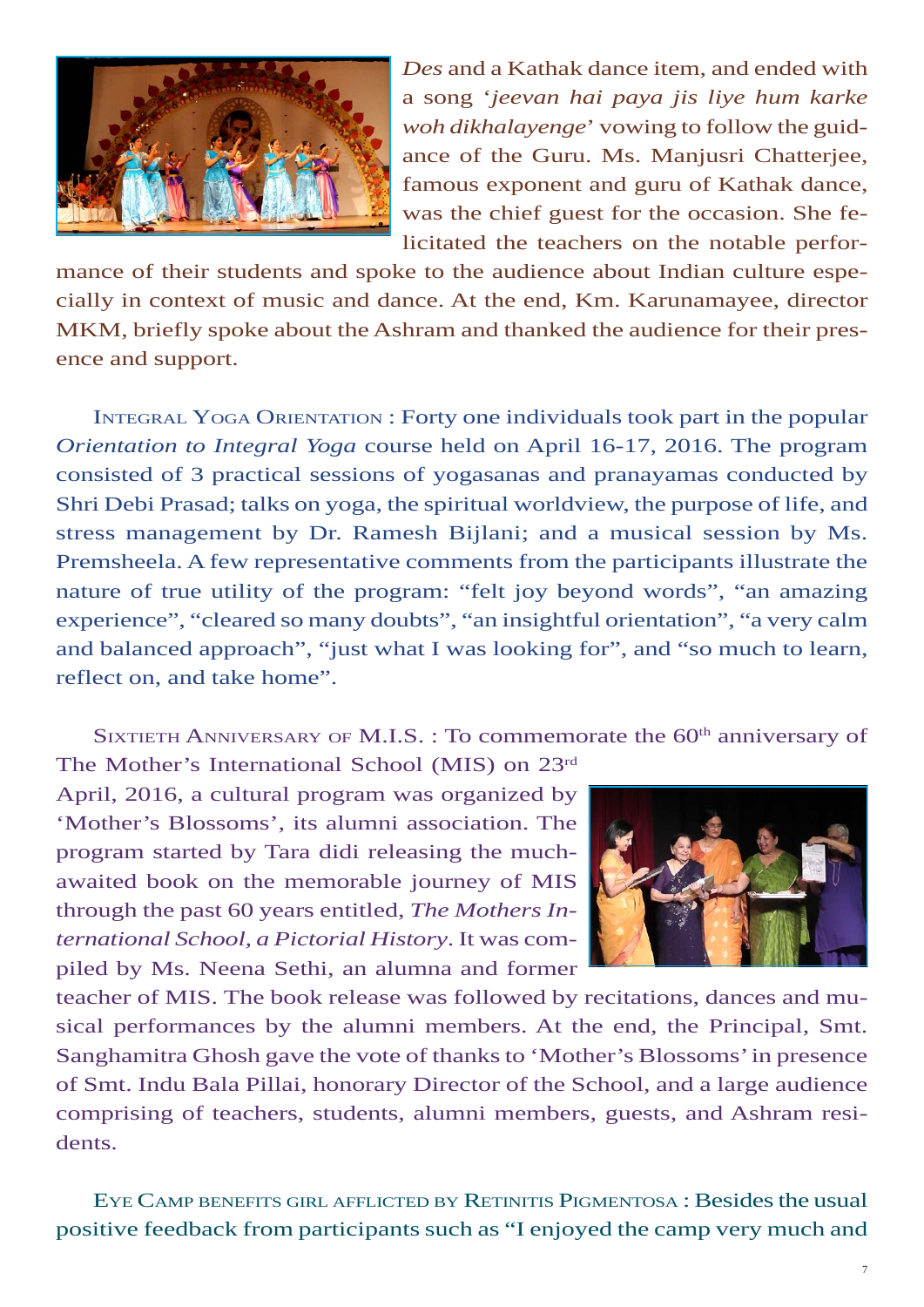felt it benefited me a lot; however, the real test is sustaining the benefits by practicing daily." (K.M., F 76), one particular improvement was especially noteworthy in the Integral Eye Exercise Camp conducted from April 23 to 28, 2016. Although this program is designed specifically to address possible improvement of focusing (refractive) errors, in the past it has benefited many people with severe dry eyes problems and cataract also.

"Retinitis Pigmentosa (RP) refers to a group of diseases which cause a slow but progressive vision loss. In each of them there is a gradual loss of the lightsensitive retinal cells called rods and cones... Most forms of RP are inherited or genetic… Currently, very few treatments exist for persons with RP. Occasionally, the degeneration can be slowed to preserve vision for a longer time." [University of Michigan Kellog Eye Center, USA].

It was therefore very heartening to encounter significant improvement in one young girl, who suffers from RP, in this camp. In her mother's words, "This is one of the best eye exercise camps on alternative therapy. My daughter (A.M. aged 15) has Retinitis Pigmentosa and we are amazed to see the relief she is getting... [She] was diagnosed with RP in 2003. She has RP by birth. Doctors at Mumbai advised her to have Vitamin A daily. In 2014, she was advised to take Valparin-300 containing Sodium Valproate and Valproic acid for six months. When she enrolled for integral eye exercise camp at Aurobindo Ashram- New Delhi, she was able to read first 3 lines of ophthalmic chart [Snellen Test Card] at a distance of 6 feet initially. By 5th day, she showed remarkable improvement and from 5th day onward she is able to see read whole chart [7 rows] from distance of 10 feet. We are continuing with the exercise shown to us in the camp and we are very positive for the improvement in the vision of A.M." (K.S.M., from written comments and by email text)

DARSHAN DAY 24 APRIL : The day commemorating the final arrival of the Mother in Pondicherry on 24 April 1920, started with an invocation of the divine Presence in the Meditation Hall. In the forenoon, a special musical offering by Karuna Didi was followed by a discourse based on



the Mother's essay *To the Women of Japan* (from her collection, *Words of Long Ago*) by Dr. Ramesh Bijlani. In the evening following



the traditional march past and kindling of the Lamps of Aspiration around Sri Aurobindo's Shrine, Tara

Didi read out the Mother's prayer dated 26 May

1914 which includes this sublime aspiration: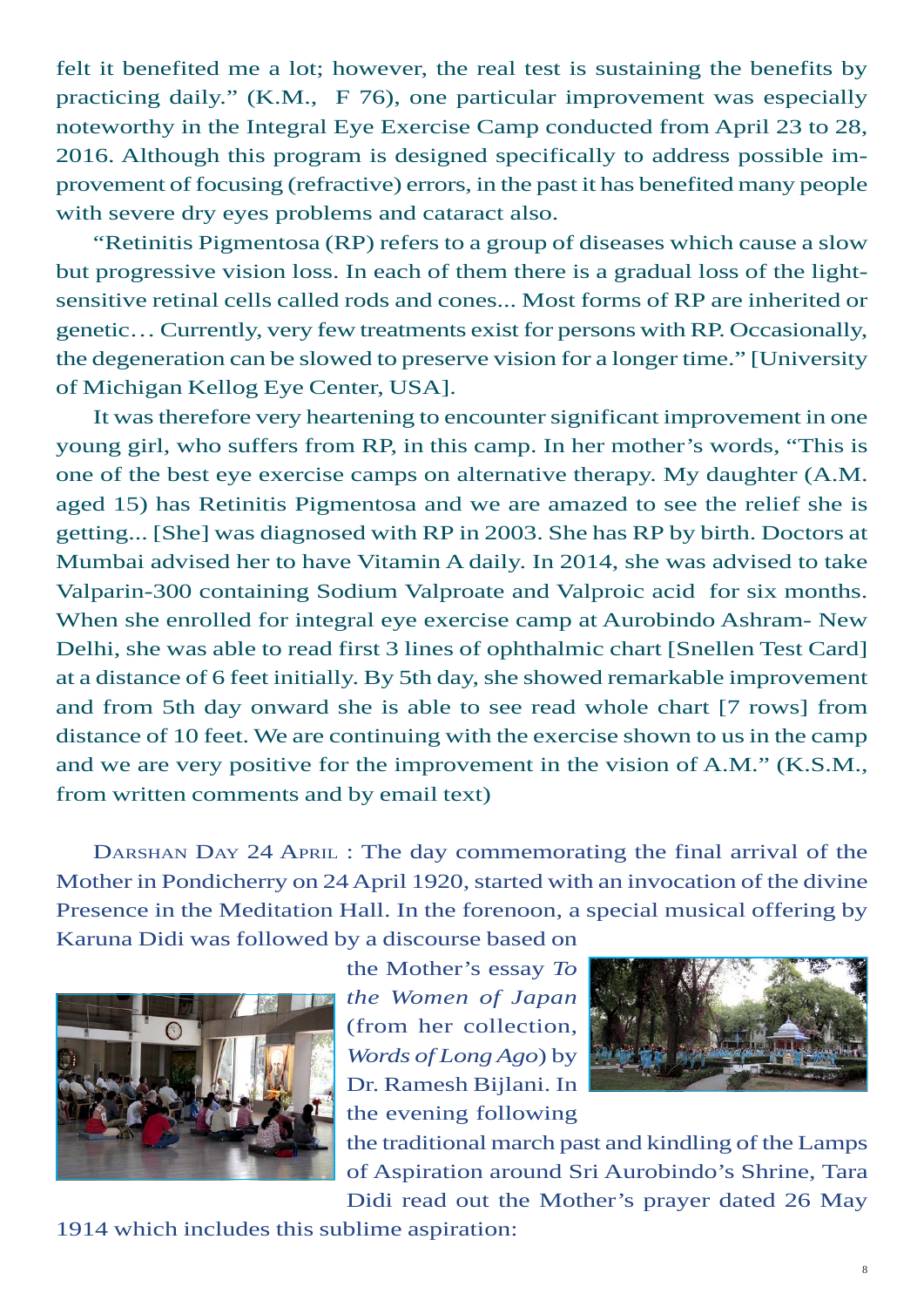"O sweet Master, O supreme Giver of illumination and purity, grant that all substance and every activity may be no more anything other than a constant



manifestation of Thy divine Love and Thy sovereign Serenity…"

Thereafter, Sri Shivaprasada Rao made an offering of classical music in *Raaga Kedar.* At the end of the eventful day, *Prasad* and a book titled *First Darshan of Divine Mother* were distributed to all attendees.

AYURVEDA CAMP : A short Ayurveda camp on *panchakarma* was conducted under the auspices of The Mother's Integral Health Centre in the Ashram on April



25, 2016. In the morning, Dhanwantari *pooja* was done in the *Panchkarma* room by offering of flowers and chanting the Lord Dhanwatari Vandana. This was followed by *havan* (sacrificial offering) with recitation of Maha Mritunjaya mantra and slokas from the Bhagvad Gita. A talk on "Role of *Panchkarma* in Wellness" explained the benefits of *panchakarma* in regeneration, rejuvenation, delay in onset of ageing, cleansing of body channels and boosting of the immune system. It is also used as part of treatment regimen for many diseases. *Shirodhara* procedure is excellent for insomnia, stress management, nervous system disorders, hair fall & much more. Oiling procedures like

*skandh basti* is excellent for frozen shoulder & *kati basti* for backaches, sciatica. Myths prevailing in society regarding *panchkarma* were also discussed. Panchkarma department of Ayurveda at The Mother's Integral Health Center is open from Monday to Saturday from 9.00 am to 5.00 pm.

TALK ON SRI AUROBINDO'S EARLY LIFE : Dr. Ananda Reddy, founder of Sri Aurobindo Centre for Advanced Research (SACAR), Puducherry, spoke in the Ashram on 4 May 2016. The main theme of his talk was the letter written by Sri Aurobindo to his wife Smt. Mrinalini Devi in 1905 in which he elaborates on his 'three madnesses':

"The first one is this. I firmly believe that the accomplishments, genius, higher education and learning and wealth that God has given me are His. I have a right to spend for my own purposes only what is needed for the maintenance of the family and is otherwise absolutely essential. The rest must be returned to God.

My second madness.. is this: by whatever means I must have the direct vision of God.

My third madness is that while others look upon their country as an inert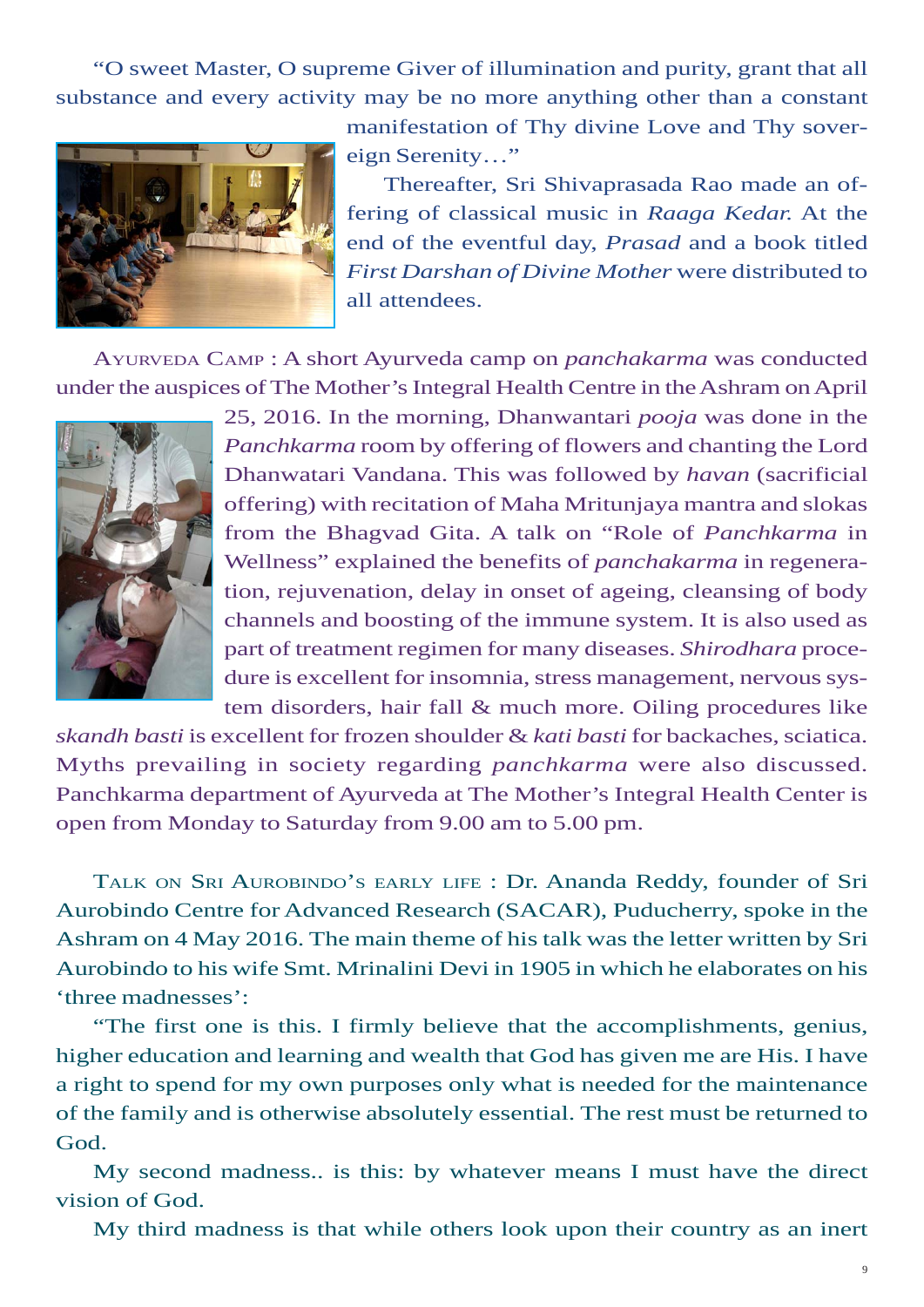piece of matter—a few meadows and fields, forests and hills and rivers—I look upon Her as the Mother. What would a son do if a demon sat on his mother's breast and started sucking her blood? Would he quietly sit down to his dinner, amuse himself with his wife and children, or would he rush out to deliver his mother?"

It was the third 'madness' that made him participate in politics, first covertly and later openly, Dr. Reddy said. But the second 'madness' had already turned him towards yoga which subsequently became his sole aim in life.

In conclusion, Dr. Reddy advised the audience to approach the Divine for all their problems, for there are no missed calls to God – all sincere calls to the Divine are always answered, he said.

BHAJAN SANDHYA : In the *bhajan sandhya* session on May 7, Smt. Jalaja Shankar, a music teacher at Matri Kala Mandir offered an evening of devotional songs in the Meditation Hall. The soulful items of Carnatic music-*keertan* were chosen from the works of Shri Thyagaraja, one of the trio of great *vaggeyakara* (poet, musician & composer) whose *Pancharatna Keertan* are very famous and popular. She was accompanied by Shri Shankar Raman on *mridangam* and Smt. Uma on violin.

This month's Ayurveda Camp was conducted on 14th &15th of May 2016 at

The Mother's Integral Health Centre of Sri Aurobindo Ashram-Delhi Branch. Theme of the camp was *Enjoy Holistic Health by following*



*AYSOL- Ayurvedic & Yogic Style of Living*. Ayurveda lays concurrent stress upon physical, mental, social & spiritual well being which altogether are

termed wellness or Holistic Health. What a person needs to do in daily life to accomplish this objective



was clearly brought out in the camp. Activities included *prabhatpheri* (*walk & chant*), interactive sessions on secrets of health according to Ayurveda, a Yogasana session, traditional Indian games, *Havan* with chanting of *Mahamrityunjaya Mantra* and Gita slokas. Resource person for this camp was Dr Surinder Katoch, an Ayurveda Physician & Yoga Expert, who was ably assisted by healthcare trainees of The Mother's Integral Health Centre.

Note: Pictures can be viewed up to 200% size for finer detail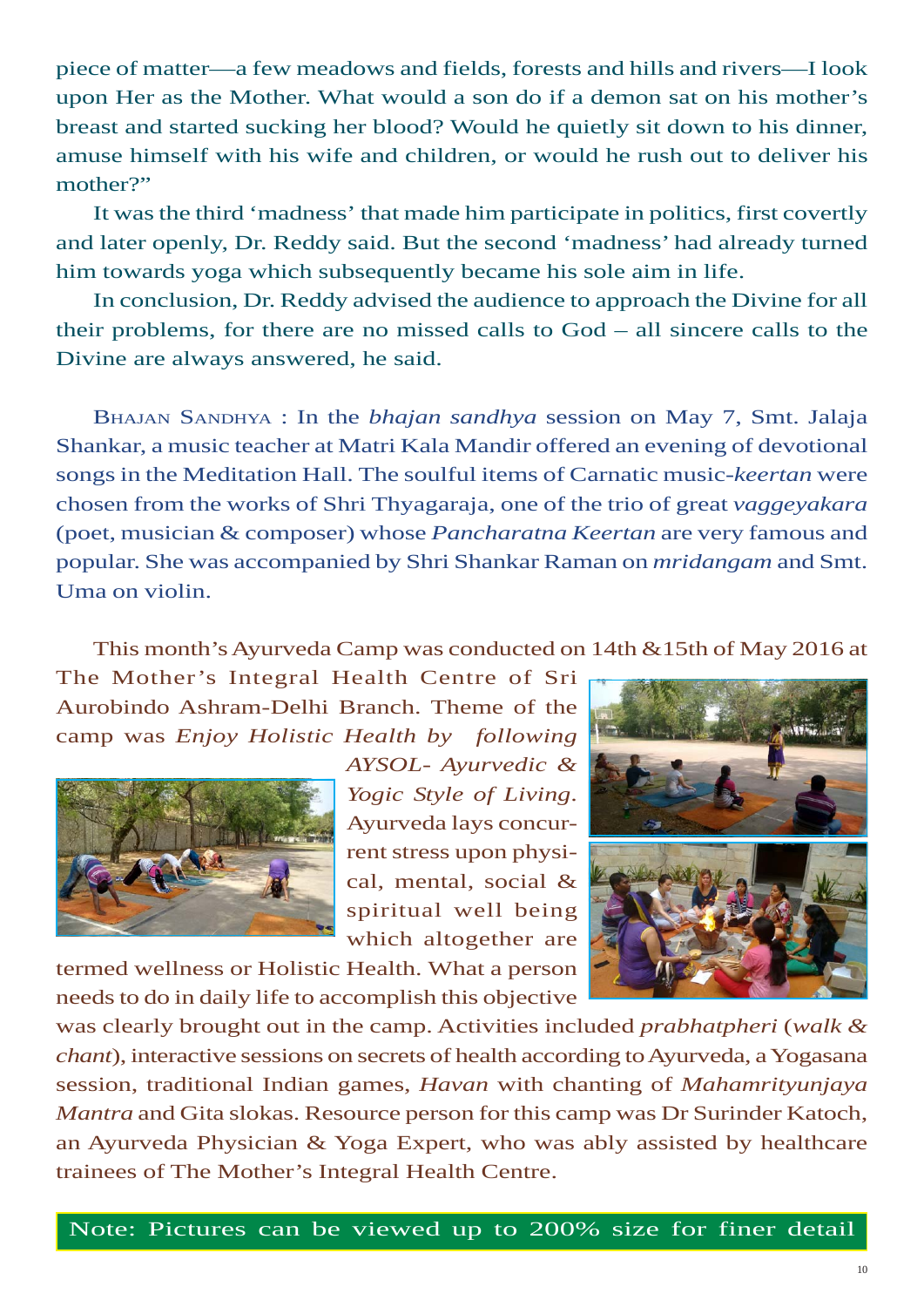## THE IDEAL OF HUMAN UNITY

CHAPTER XXX THE PRINCIPLE OF FREE CONFEDERATION

The issues of the original Russian idea of a confederation of free self-determining nationalities were greatly complicated by the transitory phenomenon of a revolution which has sought, like the French Revolution before it, to transform immediately and without easy intermediate stages the whole basis not only of government, but of society, and has, moreover, been carried out under pressure of a disastrous war. This double situation led inevitably to an unexampled anarchy and, incidentally, to the forceful domination of an extreme party which represented the ideas of the Revolution in their most uncompromising and violent form. The Bolshevik despotism corresponds in this respect to the Jacobin despotism of the French Reign of Terror. The latter lasted long enough to secure its work, which was to effect violently and irrevocably the transition from the post-feudal system of society to the first middle-class basis of democratic development. The Labourite despotism in Russia, the rule of the Soviets, fixing its hold and lasting long enough, could effect the transition of society to a second and more advanced basis of the same or even to a still farther development. But we are concerned only with the effect on the ideal of free nationality. On this point all Russia except the small reactionary party was from the first agreed; but the resort to the principle of government by force brought in a contradictory element which endangered its sound effectuation even in Russia itself and therefore weakened the force which it might have had in the immediate future of the world-development.**1** For it stands on a moral principle which belongs to the future, while government of other nations by force belongs to the past and present and is radically inconsistent with the founding of the new world-arrangement on the basis of free choice and free status. It must therefore be considered in itself apart from any application now received, which must necessarily be curbed and imperfect.

The political arrangement of the world hitherto has rested on an almost entirely physical and vital, that is to say, a geographical, commercial, political and military basis. Both the nation idea and the State idea have been built and have worked on this foundation. The first unity aimed at has been a geographical, commercial, political and military union, and in establishing this unity the earlier vital principle of race on which the clan and tribe were founded, has been everywhere overridden. It is true that nationhood still founds itself largely on the idea of race, but this is in the nature of a fiction. It covers the historical fact of a fusion of many races and attributes a natural motive to a historical and geographical association. Nationhood founds itself partly on this association, partly on others which accentuate it, common interests, community of language, community of culture, and all these in unison have evolved a psychological idea, a psychological unity, which finds expression in the idea of nationalism. But the nation idea and the State idea do not everywhere coincide, and in most cases the former has been overridden by the latter and always on the same physical and vital grounds—grounds of geographical, economic, political and military necessity or convenience. In the conflict between the two, force, as in all vital and physical struggle, must always

 $1$  The component States of Sovietic Russia are allowed a certain cultural, linguistic and other autonomy, but the rest is illusory as they are in fact governed by the force of a highly centralised autocracy in Moscow.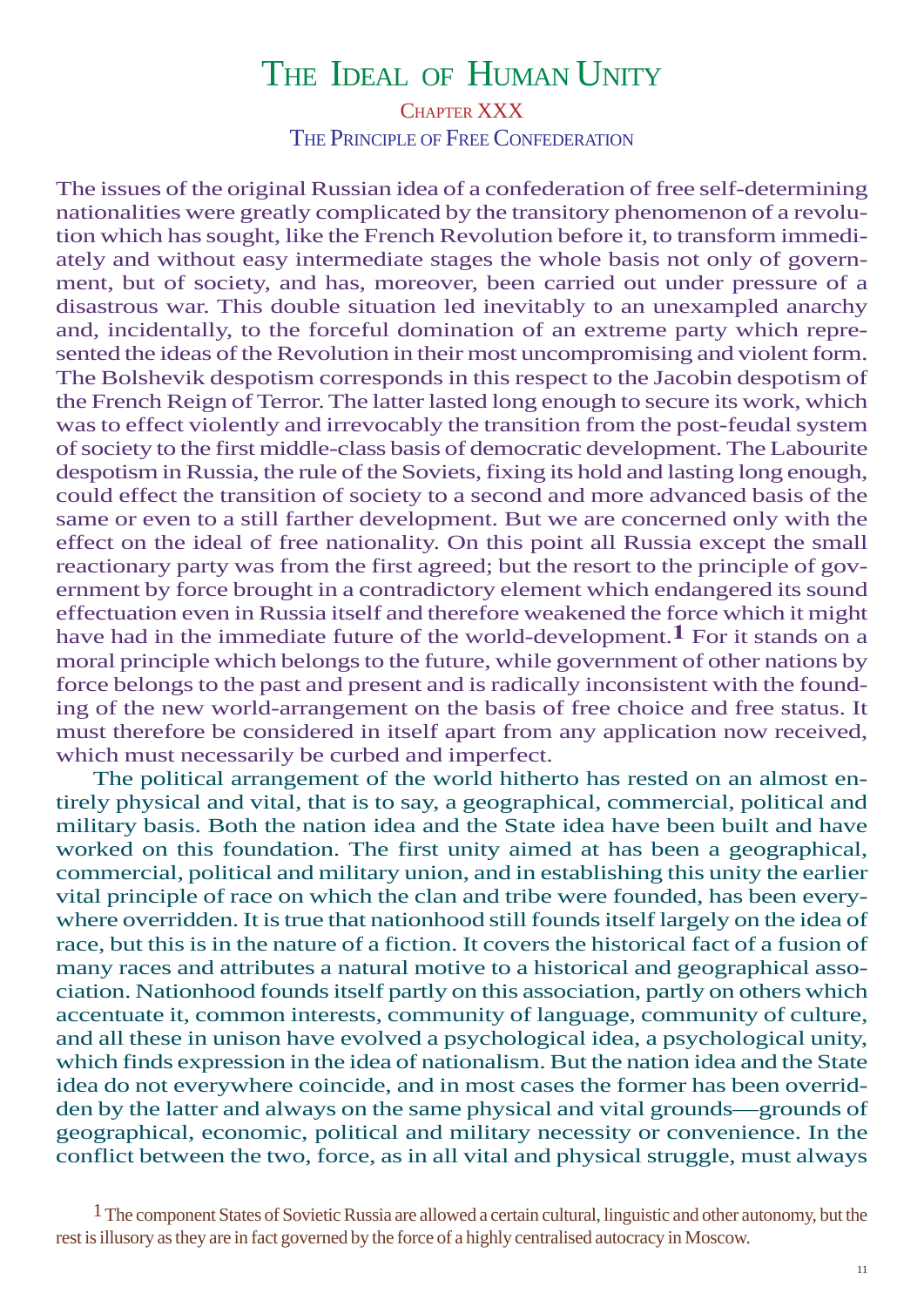be the final arbiter. But the new principle proposed,**2** that of the right of every natural grouping which feels its own separateness to choose its own status and partnerships, makes a clean sweep of these vital and physical grounds and substitutes a purely psychological principle of free-will and free choice as against the claims of political and economic necessity. Or rather the vital and physical grounds of grouping are only to be held valid when they receive this psychological sanction and are to found themselves upon it.

How the two rival principles work out, can be seen by the example of Russia itself which is now prominently before our eyes. Russia has never been a nation-State in the pure sense of the word, like France, Spain, Italy, Great Britain or modern Germany; it has been a congeries of nations, Great Russia, Ruthenian Ukraine, White Russia, Lithuania, Poland, Siberia, all Slavic with a dash of Tartar and German blood, Courland which is mostly Slav but partly German, Finland which has no community of any kind with the rest of Russia, and latterly the Asiatic nations of Turkistan, all bound together by one bond only, the rule of the Tsar. The only psychological justification of such a union was the future possibility of fusion into a single nation with the Russian language as its instrument of culture, thought and government, and it was this which the old Russian regime had in view. The only way to bring this about was by governmental force, the way that had been long attempted by England in Ireland and was attempted by Germany in German Poland and Lorraine. The Austrian method of federation employed with Hungary as a second partner or of a pressure tempered by leniency, by concessions and by measures of administrative half-autonomy, might have been tried, but their success in Austria has been small. Federation has not as yet proved a successful principle except between States and nations or subnations already disposed to unite by ties of common culture, a common past or an already developed or developing sense of common nationhood; such conditions existed in the American States and in Germany and they exist in China and in India, but they have not existed in Austria or Russia. Or, if things and ideas had been ripe, instead of this attempt, there might have been an endeavour to found a free union of nations with the Tsar as the symbol of a supra-national idea and bond of unity; but for this the movement of the world was not yet ready. Against an obstinate psychological resistance the vital and physical motive of union could only resort to force, military, administrative and political, which has succeeded often enough in the past. In Russia, it was probably on the way to a slow success as far as the Slavic portions of the Empire were concerned; in Finland, perhaps also in Poland, it would probably have failed much more irretrievably than the long reign of force failed in Ireland, partly because even a Russian or a German autocracy cannot apply perfectly and simply the large, thoroughgoing and utterly brutal and predatory methods of a Cromwell or Elizabeth,**3** partly because the resisting psychological factor of nationalism had become too self-conscious and capable of an organised passive resistance or at least a passive force of survival.

But if the psychological justification was deficient or only in process of creation, the vital and physical case for a strictly united Russia, not excluding Fin-

 $2$  This principle was recognised in theory by the Allies under the name of self-determination but, needless to say, it has been disregarded as soon as the cry had served its turn.

<sup>&</sup>lt;sup>3</sup> This could no longer be said after the revival of mediaeval barbaric cruelty in Nazi Germany, one of the most striking recent developments of "modern" humanity. But this may be regarded perhaps as a temporary backsliding, though it sheds lurid lights on the still existing darker possibilities of human nature.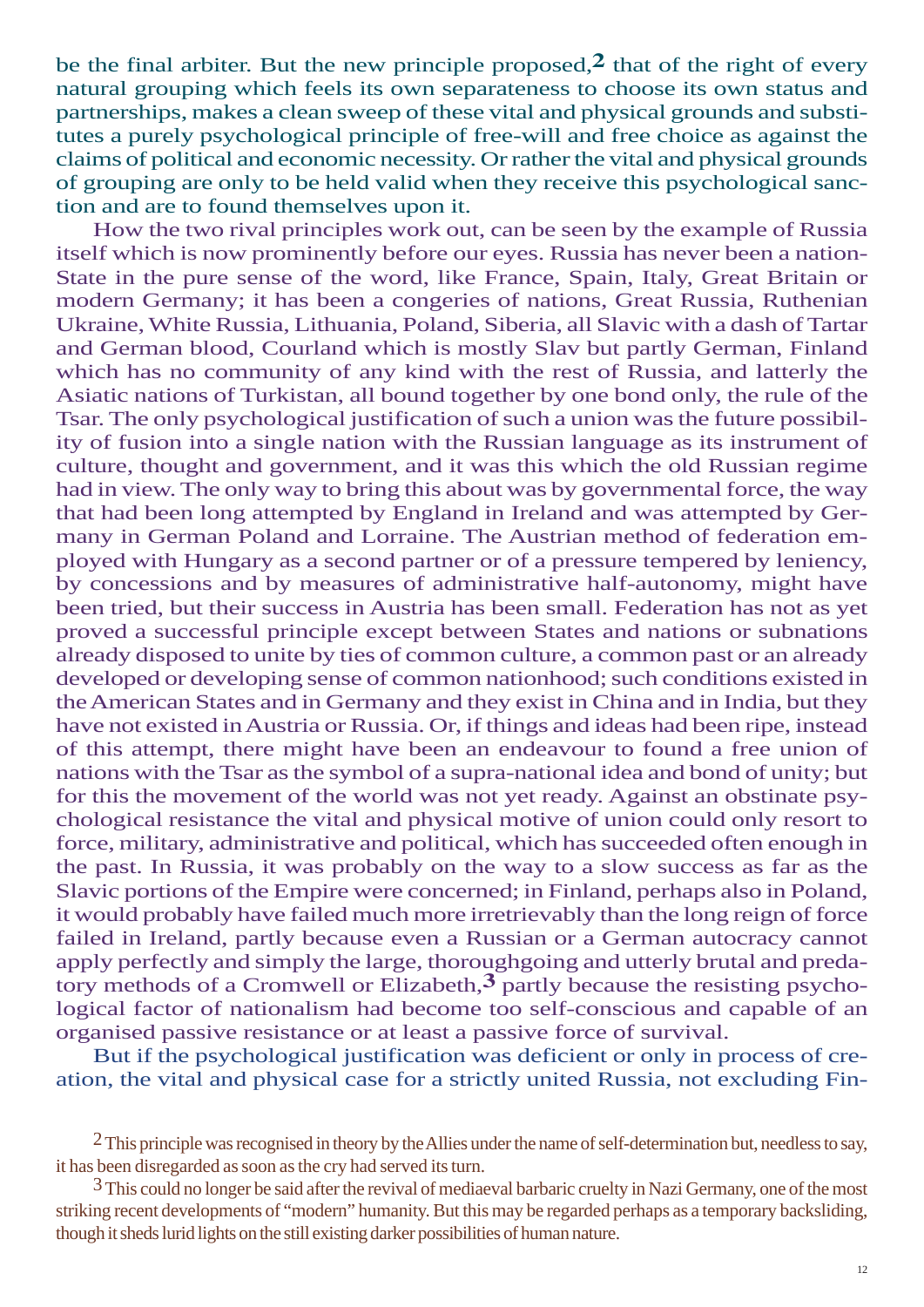land, was overwhelming. The work of the Peters and Catherines was founded on a strong political, military and economic necessity. From the political and military point of view, all these Slavic nations had everything to lose by disunion, because, disunited, they were each exposed and they exposed each other to the oppressive contact of any powerful neighbour, Sweden, Turkey, Poland, while Poland was a hostile and powerful State, or Germany and Austria. The union of the Ukraine Cossacks with Russia was indeed brought about by mutual agreement as a measure of defence against Poland. Poland itself, once weakened, stood a better chance by being united with Russia than by standing helpless and alone between three large and powerful neighbours, and her total inclusion would certainly have been a better solution for her than the fatal partition between these three hungry Powers. On the other hand, by union a State was created, so geographically compact, yet so large in bulk, numerous in population, well-defended by natural conditions and rich in potential resources that, if it had been properly organised, it could not only have stood secure in itself, but dominated half Asia, as it already does, and half Europe, as it was once, even without proper organisation and development, almost on the way to do, when it interfered as armed arbiter, here deliverer, there champion of oppression in Austro-Hungary and in the Balkans. Even the assimilation of Finland was justified from this point of view; for a free Finland would have left Russia geographically and economically incomplete and beset and limited in her narrow Baltic outlet, while a Finland dominated by a strong Sweden or a powerful Germany would have been a standing military menace to the Russian capital and the Russian empire. The inclusion of Finland, on the contrary, made Russia secure, at ease and powerful at this vital point. Nor, might it be argued, did Finland herself really lose, since, independent, she would be too small and weak to maintain herself against neighbouring imperial aggressiveness and must rely on the support of Russia. All these advantages have been destroyed, temporarily at least, by the centrifugal forces let loose by the Revolution and its principle of the free choice of nationalities.

It is evident that these arguments, founded as they are on vital and physical necessity and regardless of moral and psychological justification, might be carried very far. They would not only justify Austria's now past domination of Trieste and her Slavic territories, as they justified England's conquest and holding of Ireland against the continued resistance of the Irish people, but also, extended a little farther, Germany's scheme of Pan-Germanism and even her larger ideas of absorption and expansion. It could be extended to validate all that imperial expansion of the European nations which has now no moral justification and could only have been justified morally in the future by the creation of supra-national psychological unities; for the vital and physical grounds always exist. Even the moral, at least the psychological and cultural justification of a unified Russian culture and life in process of creation, could be extended, and the European claim to spread and universalise European civilisation by annexation and governmental force presents on its larger scale a certain moral analogy. This, too, extended, might justify the pre-war German ideal of a sort of unification of the world under the aegis of German power and German culture. But, however liable to abuse by extension, vital necessity must be allowed a word in a world still dominated fundamentally by the law of force, however mitigated in its application, and by vital and physical necessity, so far at least as concerns natural geographical unities like Russia, the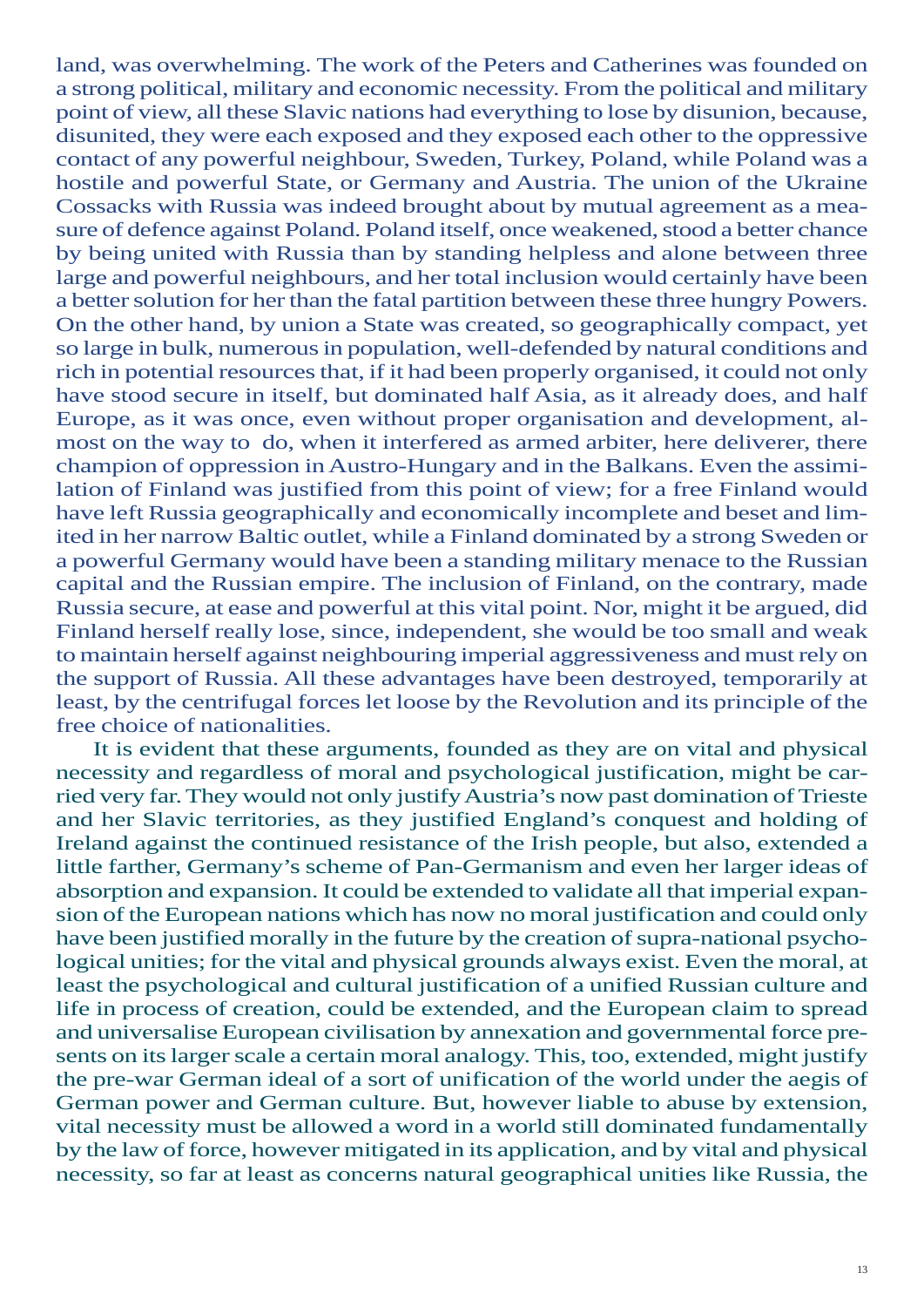#### United Kingdom,**4** even Austria within its natural frontiers.**5**

The Russian principle belongs, in fact, to a possible future in which moral and psychological principles will have a real chance to dominate and vital and physical necessities will have to suit themselves to them, instead of, as now, the other way round; it belongs to an arrangement of things that would be the exact reverse of the present international system. As things are at present, it has to struggle against difficulties which may well be insuperable. The Russians were much ridiculed and more vilified for their offer of a democratic peace founded on the free choice of nations to autocratic and militarist Germany bent on expansion like other empires by dishonest diplomacy and by the sword. From the point of view of practical statesmanship the ridicule was justified; for the offer ignored facts and forces and founded itself on the power of the naked and unarmed idea. The Russians, thoroughgoing idealists, acted, in fact, in the same spirit as did once the French in the first fervour of their revolutionary enthusiasm; they offered their new principle of liberty and democratic peace to the world,—not, at first, to Germany alone,—in the hope that its moral beauty and truth and inspiration would compel acceptance, not by the Governments but by the peoples who would force the hands of their governments or overturn them if they opposed. Like the French revolutionists, they found that ours is still a world in which ideals can only be imposed if they have a preponderating vital and physical force in their hands or at their backs. The French Jacobins with their ideal of unitarian nationalism were able to concentrate their energies and make their principle triumph for a time by force of arms against a hostile world. The Russian idealists found in their attempt to effectuate their principle that the principle itself was a source of weakness; they found themselves helpless against the hardheaded German cynicism, not because they were disorganised,—for revolutionary France was also disorganised and overcame the difficulty,—but because the dissolution of the old Russian fabric to which they had consented deprived them of the means of united and organised action. Nevertheless, their principle was a more advanced, because a moral principle, than the aggressive nationalism which was all the international result of the French Revolution; it has a greater meaning for the future.

For it belongs to a future of free world-union in which precisely this principle of free self-determination must be either the preliminary movement or the main final result, to an arrangement of things in which the world will have done with war and force as the ultimate basis of national and international relations and be ready to adopt free agreement as a substitute. If the idea could work itself out, even if only within the bounds of Russia,**6** and arrive at some principle of common action, even at the cost of that aggressive force which national centralisation can alone give, it would mean a new moral power in the world. It would certainly not be accepted elsewhere, except in case of unexpected revolutions, without enormous reserves and qualifications; but it would be there working as a power to make the world ready for itself and, when it is ready, would play a large determining part in the final arrangement of human unity. But even if it fails entirely in its present push for realisation, it will still have its part to play in a better prepared future. – *Sri Aurobindo*

4 Now we must say Great Britain and Ireland, for the United Kingdom exists no longer.

5 Note from this point of view the disastrous economic results of the breaking up of the Austrian empire in the small nations that have arisen in its place.

6 The idea was sincere at the time, but it has lost its significance because of the principle of revolutionary force on which Sovietism still rests.